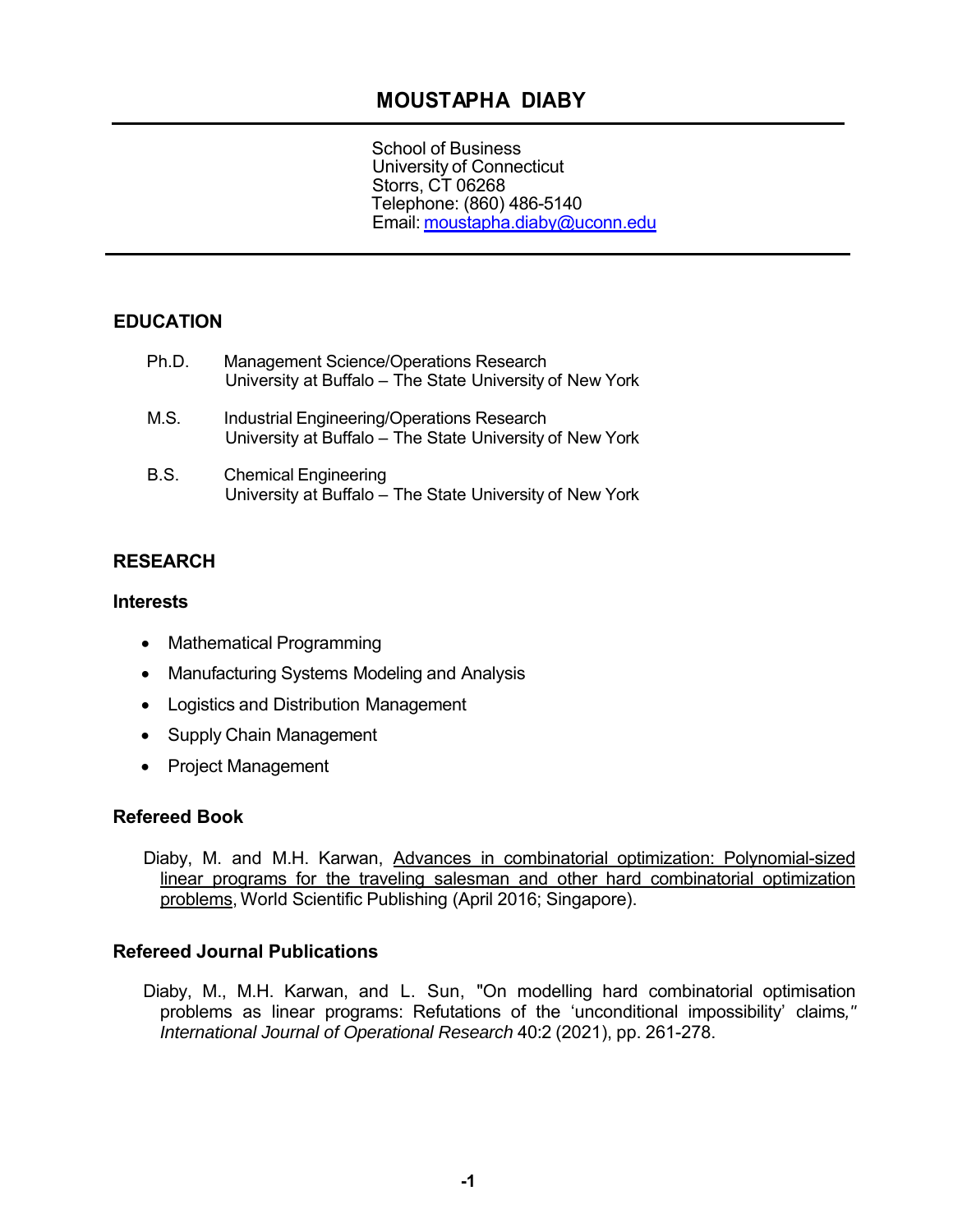- Sun, L., M.H. Karwan, and M. Diaby, "The indefinite-period traveling salesman problem" *European Journal of Operational Research* 270:3 (November 2018), pp. 1171-1181.
- Diaby, M. and M.H. Karwan, "Limits to the scope of applicability of *extended formulations,*" *International Journal of Mathematics in Operational Research* 10:1 (2017).
- Cao, Y., A.L. Nsakanda, M. Diaby, and M.J. Armstrong, "Rewards-supply planning under option contracts in managing coalition loyalty programs," *International Journal of Production Research* 53:22 (2015), pp. 6772-6786.
- Cao, Y., A.L. Nsakanda, and M. Diaby, "Planning the supply of rewards with cooperative promotion considerations in coalition loyalty programmes management," *Journal of the Operational Research Society* (2014), pp. 1-15.
- Diaby, M., J.M. Cruz, and A.L. Nsakanda, "Shortening cycle times in multi-product, capacitated production environments through quality level improvements and setup reduction," *European Journal of Operational Research* 228 (2013), pp. 526-535.
- Diaby, M., "Editorial: Solving large-scale and stochastic linear programs," *International Journal of Mathematics in Operational Research* 4:4 (2012), pp. 317-318.
- Cao, Y., Nsakanda, A. L., M. Diaby, "A stochastic linear programming modeling and solution approach for planning the supply of rewards in loyalty rewards programs," *International Journal of Mathematics in Operational Research* 4:4 (2012), pp. 400-421.
- Diaby, M., J.M. Cruz, and A.L. Nsakanda, "Project crashing in the presence of general nonlinear activity time reduction costs," *International Journal of Operational Research* 12:3, (2011) pp.318–332.
- Nsakanda, A.L., M. Diaby, and Y. Cao, "A Model for Predicting Redemption and Liability in the Loyalty Rewards Industry," *Information System Frontiers* 13 (2011), pp. 707–719.
- Nsakanda, A.L., M. Diaby, Y. Cao, "Solving Capacitated Part-Routing Problems With Setup Times and Costs: A Dantzig-Wolfe Decomposition Approach," *International Transactions in Operations Research* 18 (2010), pp. 71-86.
- Diaby, M., "Linear Programming Formulation of the Set Partitioning Problem," *International Journal of Operational Research* 8:4 (August 2010) pp. 399-427.
- Nsakanda, A.L., M. Diaby, and W.L. Price, "A Price-Directed Decomposition Approach for Solving Large-Scale Capacitated Part-Routing Problems," *International Journal of Production Research* 48:14 (July 15, 2010), pp. 4273-4295.
- Diaby, M., "Linear Programming Formulation of the Vertex Coloring Problem," *International Journal of Mathematics in Operational Research* 2:3 (May 2010) pp. 259- 289.

Nsakanda, A.L., W.L. Price, M. Diaby, and M. Gravel, "Ensuring Population Diversity in Genetic Algorithms," *European Journal of Operational Research* 178:2 (April 2007) pp. 634-638.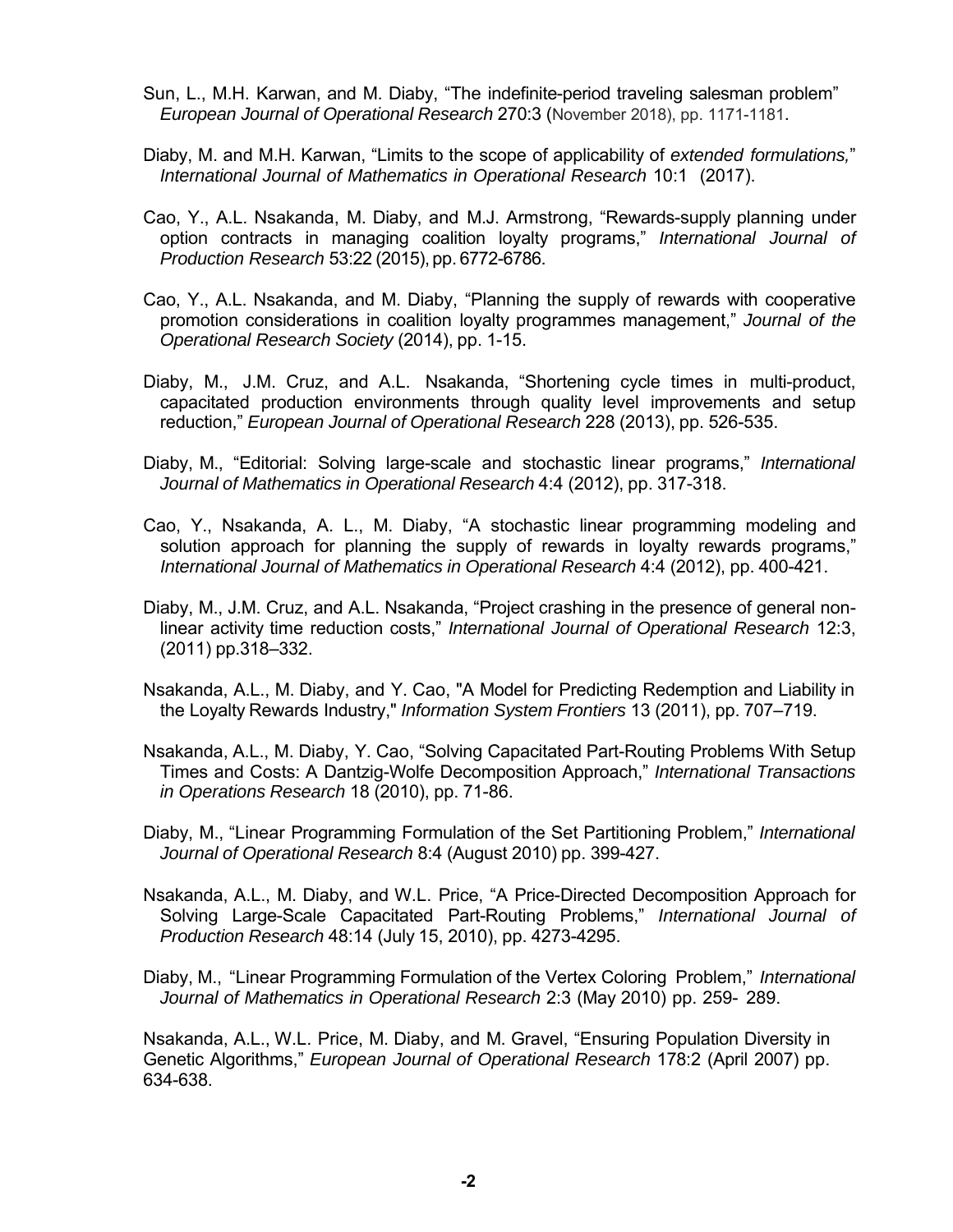- Diaby, M., "The Traveling Salesman Problem: A Linear Programming Formulation," *WSEAS Transactions on Mathematics* 6:6 (June 2007) pp. 745-754.
- Nsakanda, A.L., M. Diaby, and W.L. Price, "A Hybrid Genetic Algorithm for Solving Large-Scale Capacitated Cell Formation Problems With Multiple Routings," *European Journal of Operational Research* 171:3 (June 2006) pp. 1051-1070.
- Anteneh, A., M. Diaby, and S.K. Nair, "Inventory rationing via drop-shipping in Internet retailing: A Sensitivity Analysis," *European Journal of Operational Research* 171:1 (May 2006) pp. 135-152.
- Diaby, M., and A.L. Nsakanda, "Large-Scale Capacitated Part-Routing in the Presence of Process and Routing Flexibilities and Setup Costs," *Journal of the Operational Research Society* 57:9 (Sept. 2006) pp. 1100-1112.
- Campbell, G.L., and M. Diaby, "Development and Evaluation of an Assignment Heuristic for Allocating Cross-Trained Workers," *European Journal of Operational Research* 138:1 (April 2002) pp. 9-20.
- Diaby, M., "Integrated Batch Size and Setup Reduction Decisions in Multi-Product, Dynamic Manufacturing Environments," *International Journal of Production Economics*  67:3 (October 2000) pp. 219-233.
	- Padillo, J.M., and M. Diaby, "A Multiple-Criteria Decision Methodology for the Make-or-Buy Problem," *International Journal of Production Research* 37:4 (Fall 1999) pp. 3203-3229.
- Diaby, M., and J.M. Martel, "Preference Structure Modelling for Multi-Objective Decision-Making: A Goal Programming Approach," *Multi-Criteria Decision Analysis* 6 (1997).
- Diaby, M., "Optimal Setup Time Reduction for a Single Product with Dynamic Demands," *European Journal of Operational Research* 85:3 (Fall 1995).
- Martel, A., M. Diaby, and F.F. Boctor, "Multiple Items Procurement Under Stochastic Nonstationary Demands," *European Journal of Operational Research* 87 (Fall 1995) pp. 74-92.
- Ramesh, R., and M. Diaby, "The Distribution Problem With Carrier Service: A Dual Based Penalty Approach," *Journal on Computing* 7:1 (Winter 1995) pp. 24-35.
- Diaby, M., "Managing Technology and Innovation," *Operations Management Review* 10:3 (October 1994).
- Diaby, M., "Efficient Post-Optimization Analysis for the Dynamic Lot-Sizing Problem," *European Journal of Operational Research* 68:1 (July 1993).
- Diaby, M., "Implicit Enumeration for the Pure Integer 0/1 Minimax Programming Problem," *Operations Research* 41:6 (Nov.-Dec. 1993).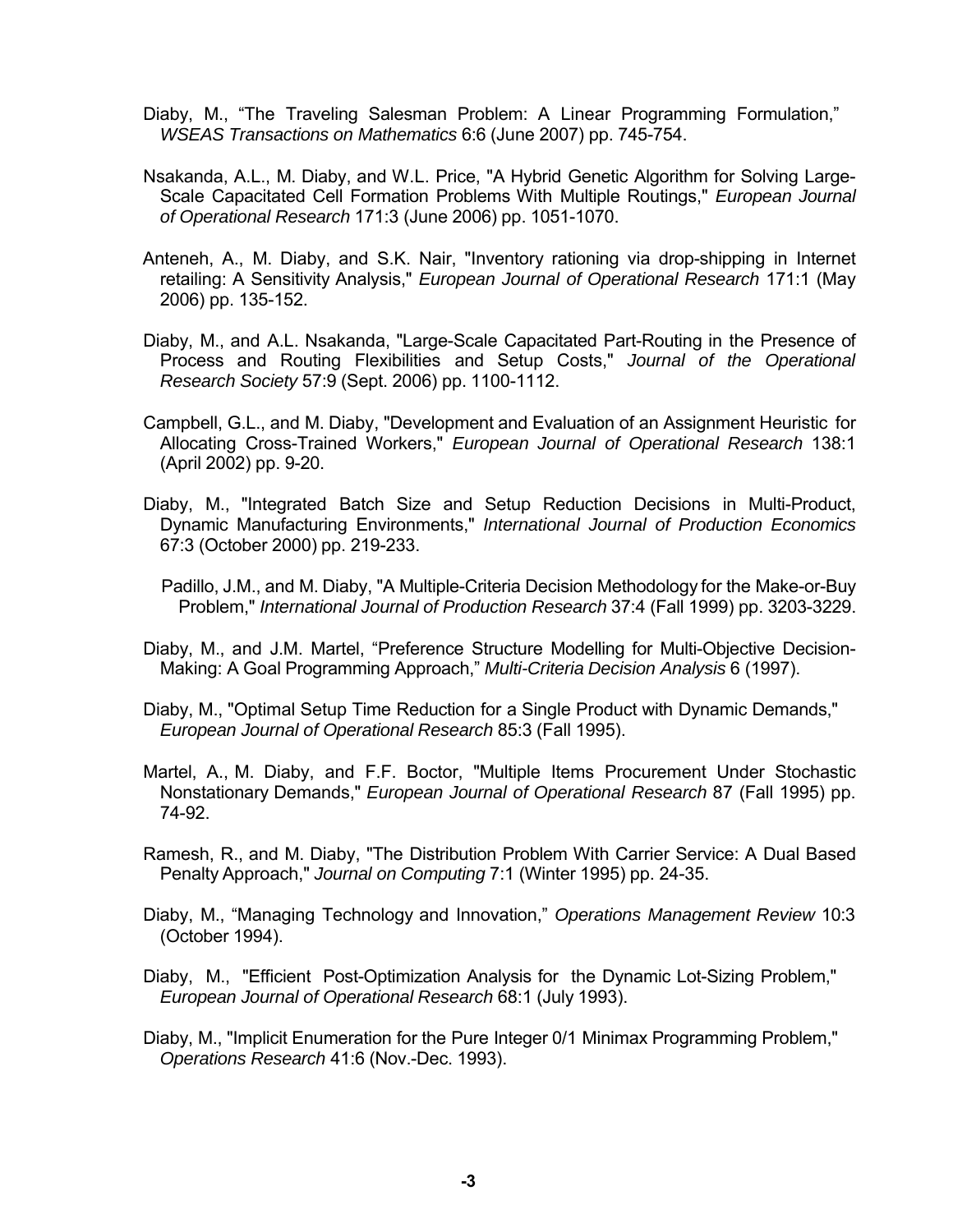- Diaby, M., and A. Martel, "Dynamic Lot-Sizing for Multi-Echelon Distribution Systems With Purchasing and Transportation Price Discounts," *Operations Research* 41:1 (Jan. 1993) pp. 48-59.
- Diaby, M., H.C. Bahl, M.H. Karwan, and S. Zionts, "A Lagrangean Relaxation Approach for Very-Large-Scale Capacitated Lot-Sizing," *Management Science* 38:9 (Sept. 1992) pp. 1329-1340.
- Diaby, M., H.C. Bahl, M.H. Karwan, and S. Zionts, "Capacitated Lot-Sizing and Scheduling by Lagrangean Relaxation," *European Journal of Operational Research* 59:3 (June 1992) pp. 444-458.
- Diaby, M., "Successive Linear Approximation Procedure for Generalized Fixed-Charge Transportation Problems," *Journal of the Operational Research Society* 42:11 (1991) pp. 991-1001.

#### **Refereed Proceedings Publications**

- Diaby, M. and A.L. Nsakanda, "Dynamic Lot-sizing in a Reverse Logistics Environment", Proceedings of the North-East Decision Sciences Annual Conference. (March 27, 2014 - March 29, 2014)
- Cao, Y., A.L. Nsakanda, and M. Diaby, "Planning the Supply of Rewards in Loyalty Reward Programs – A Supply Chain Perspective," Proceedings of the 2010 DSI Annual Conference, San Diego, California, November 20-23, 2010.
- Cao, Y., A.L. Nsakanda, and M. Diaby, "Aggregate Planning of rewards-supply in loyalty rewards programs," Proceedings of the 2010 ASAC Conference, Regina, Canada, May 22-25, 2010.
- Cao, Y., A.L. Nsakanda, and M. Diaby, "Coping with the Planning of Reward Supply in Loyalty Reward Programs – A Mathematical Model," Proceedings of the POMS 21rst Annual Conference, Vancouver, Canada, May 7-10, 2010.
- Nsakanda, A.L., M. Diaby, and Y. Cao, "A Predictive Model of Redemption and Liability in the Loyalty Rewards Industry," Proceedings of the Hawaii International Conference on System Science 43, Honolulu, Hawaii, January 2010.
- Diaby, M., and A.L. Nsakanda, "Coping With Revenue Recognition in the Loyalty Reward Program Industry: A Stochastic Modeling Approach," Proceedings of the 2008 American Conference on Applied Mathematics, Boston, MA, March 22-24, 2008.
- Cruz, J.M., Diaby, M., and A.L. Nsakanda, "Geometric Programming Model of the Lot-Scheduling Problem With Investments in Setup Reductions and Process Improvements," Proceedings of the 2008 American Conference on Applied Mathematics, Boston, MA, March 22-24, 2008.
- Nsakanda, A.L., M. Diaby, and W.L. Price, "An Empirical Comparison of Cross-Over Operators for the Manufacturing Cell Formation Problem," Proceedings of the 2007 DSI Annual Conference, Phoenix, AZ, Nov. 17-20, 2007.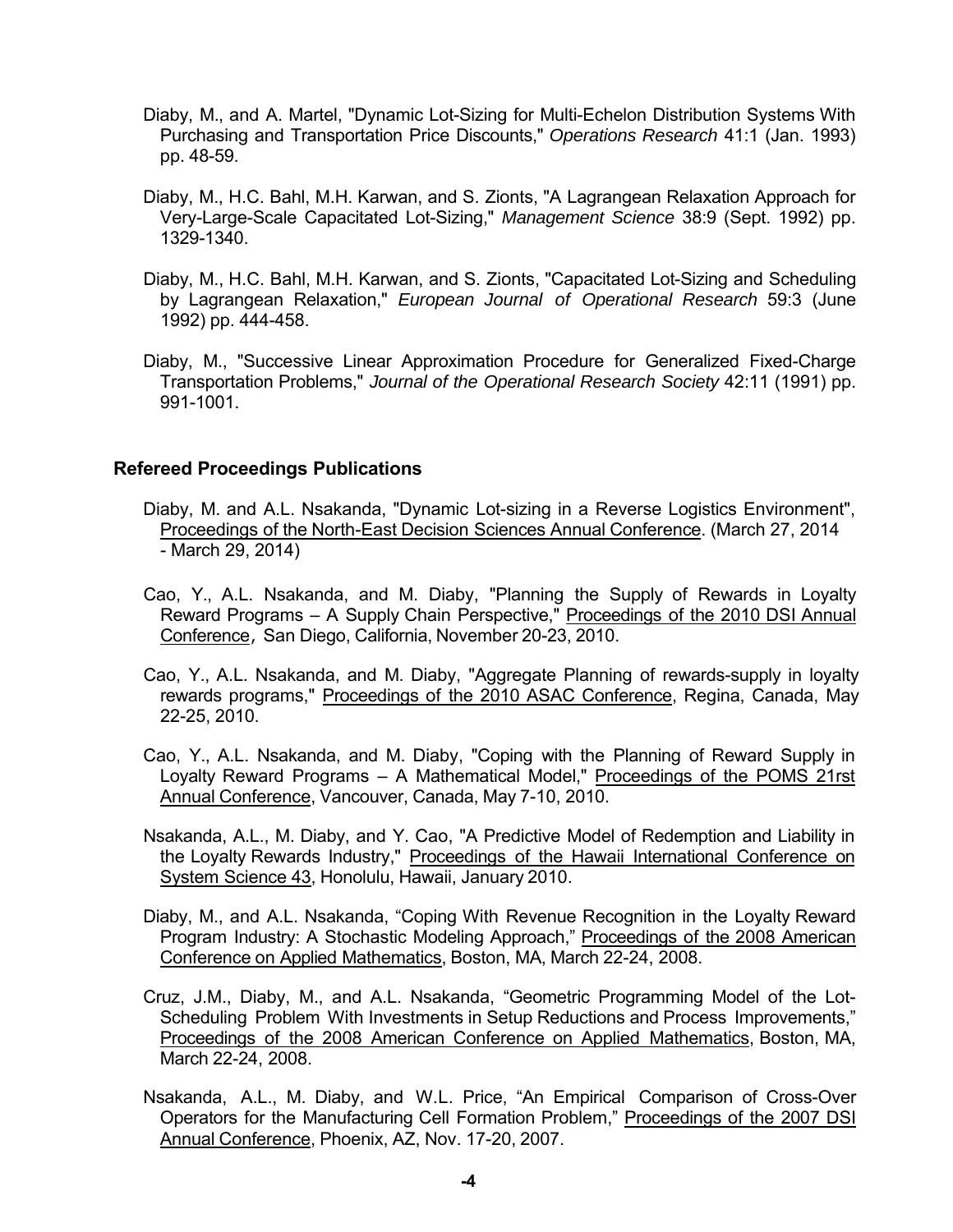- Diaby, M., "A Linear Programming Formulation of the Traveling Salesman Problem," Proceedings of the 11th W SEAS International Conference on Applied Mathematics (Dallas, TX, March 21-23, 2007).
- Diaby, M., "On the Equality of Complexity Classes P and NP: Linear Programming Formulation of the Quadratic Assignment Problem," Proceedings of the International Multi-conference of Engineers and Computer Scientists (Hong Kong, June 20-22, 2006), pp. 774-779.
- Nsakanda, A.L., M. Turcotte, and M. Diaby, "Air Cargo Operations Evaluation and Analysis Through Simulation," Proceedings of the 2004 W inter Simulation Conference (2004).

Nsakanda, A.L., and M. Diaby, "Selecting Production Plans in Cellular Manufacturing Systems with Setup Costs: Formulation and Solution Methodology," Proceedings of the 2004 Decision Science Institute Conference (October 2004; Boston, MA).

Padillo, J.M., and M. Diaby, "A Multiple-Criteria Decision Methodology for Time- Dependent Problems in Operations/Technology Management," Proceedings of the 8th Annual Industrial Engineering Research Conference (May 1999, Phoenix, AZ).

Diaby, M., "Shortening Manufacturing Cycle Times Through Setup Reductions and Quality Level Improvements," Proceedings of the ASME (November 1997, Dallas, Texas).

- Diaby, M., and J.M. Martel, "A Goal Programming Approach to Modeling the Decision Maker's Preferences for Multi-Objective Decision Making," Proceedings of the DSI National Conference (1992, San Francisco, CA) pp. 1085-1087.
- Diaby, M., and A. Martel, "Joint Replenishment for Multi-Echelon Physical Distribution Systems with Purchasing and Transportation Price Discounts," Proceedings of the DSI National Conference (1991, Miami, FL) pp. 1329-1332.
- Martel, A., and M. Diaby, and F. Boctor, "Efficient Approximations for Dynamic, Nonstationary, Lot-Sizing Problems," Proceedings of the W estern DSI Conference (1991, San Francisco, CA).

Diaby, M., "Sensitivity Analysis for the Dynamic Lot-Sizing Problem," Proceedings of the SE - TIMS Conference (1990, Myrtle Beach, SC) pp. 320-323.

### **Book Chapter**

Diaby, M., "Linear programming formulation of the multi-depot multiple traveling salesman problem with differentiated travel costs." In D. Davendra (*ed.*), Traveling Salesman Problem, Theory and Applications (2010, InTech, New York, NY) pp. 257-282.

#### **Conference Presentations**

More than seventy-five (75) presentations at conferences of professional organizations such as ASAC, CORS, DSI, EURO, IFORS, IMECS, INFORMS, OMA, SIAM, and WSEAS.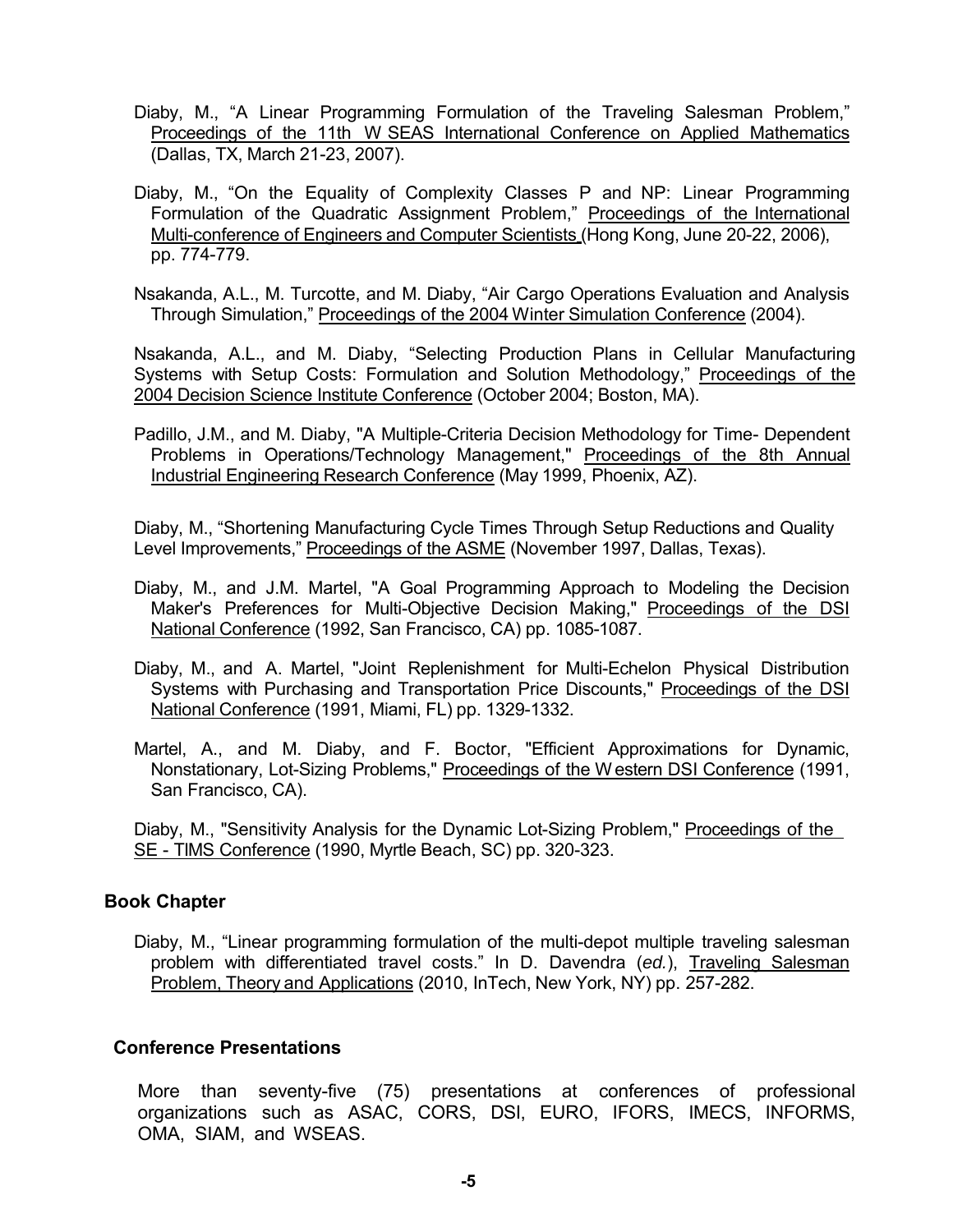# **Grants**

- University of Connecticut: \$6,000; Individual; 2021;
- University of Connecticut: \$5,000; Individual; 2019;
- University of Connecticut: \$22,000; Individual; 2018;
- University of Connecticut: \$20,000; Individual; 2017;
- University of Connecticut: \$20,000; Individual; 2016;
- University of Connecticut: \$15,000; Individual; 2015;
- University of Connecticut: \$10,000; Individual; 2013;
- University of Connecticut: \$12,500; Individual; 2010;
- University of Connecticut: \$15,000; Individual; 1994;
- Arizona State University: \$10,000; Individual; 1993;
- NSERC (Canada): \$30,000; Individual; 1988-1990;
- *NRC (Canada)*: \$300,000; Research Group; 1988-1990.

# **TEACHING**

## **Courses developed and taught**

- "Large-Scale Optimization" (Ph.D.)
- "Special Topics in Mathematical Programming" (Ph.D.)
- "Doctoral Seminar in Production and Operations Management" (Ph.D.)
- "Facilities Design and Manufacturing Technology" (Ph.D. & MBA/MS)
- "Business Decision Modeling" (MS/MBA)
- "Management of International Development Projects" (MBA/MS)
- "Introduction to Managerial Statistics" (MBA)
- "Introduction to Production and Operations Management" (MBA))
- "Introduction to Production and Operations Management" (MBA; Online)
- "Introduction to Production and Operations Management" (Undergraduate)
- "Introduction to Manufacturing Systems" (Undergraduate)
- "Introduction to Operations Research" (Undergraduate)
- "Introduction to Probability and Statistics" (Undergraduate)
- "Inventory and Distribution Management" (Undergraduate)
- "Industrial Quality Control" (Undergraduate)
- "Industrial Quality Control" (Undergraduate; Online)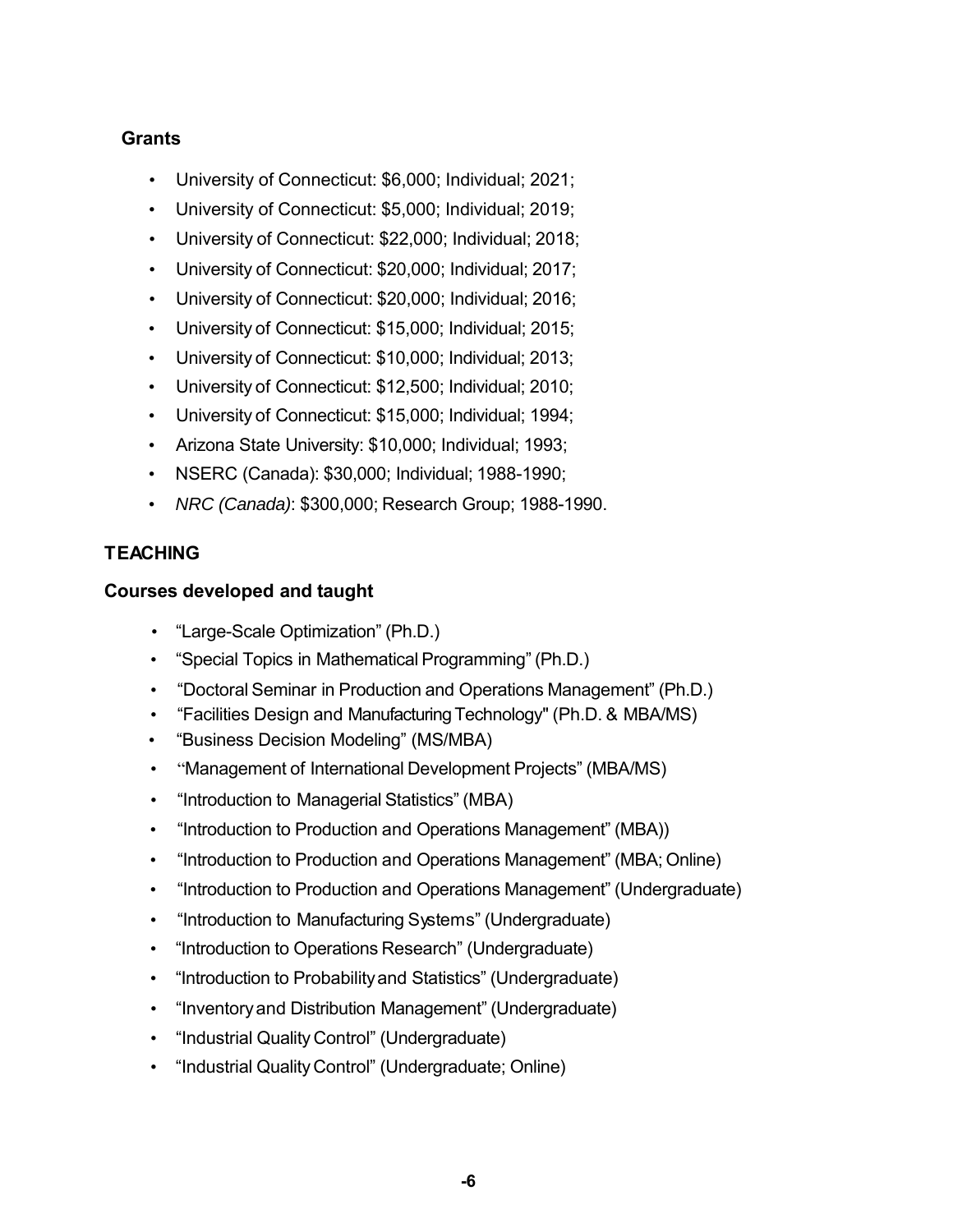# **SERVICE ACTIVITIES**

### **University/School/Department Committees**

- Member, University Graduate Faculty Council
- University McNair Scholars Faculty Mentor
- Speaker, University of Connecticut AAUP Representatives Assembly
- Chair, University of Connecticut AAUP Benefits Subcommittee
- Member, University of Connecticut AAUP Governance Subcommittee
- Member, University of Connecticut Contract Committee
- Member, University of Connecticut AAUP Representatives Assembly
- Vice-President, SBA Faculty Council for the Beta, Gamma, Sigma Honor **Society**
- Member, SBA Diversity Initiative Committee
- Treasurer, SBA Faculty Council for the Beta, Gamma, Sigma Honor Society
- Department Faculty Evaluation Committee
- Department Merit Review Committee
- Department Ph.D. Committee
- MEM Advisory Board
- MEM Curriculum Development Committee
- Department Honors Committee
- Co-Chair, Business/Engineering Post-Baccalaureate Degree Program
- SBA Faculty Development Committee
- SBA Dialog Committee
- Department Faculty Recruiting Committee
- Department Ph.D. Recruiting Committee
- Department Promotion and Tenure Committee
- MBA-Track-in-OPM Committee
- MBA-Core Committee
- Undergraduate Strategic Planning Committee
- Department Graduate Student Recruiting Committee
- Department Grant Allocation Committee
- Graduate Curriculum Committee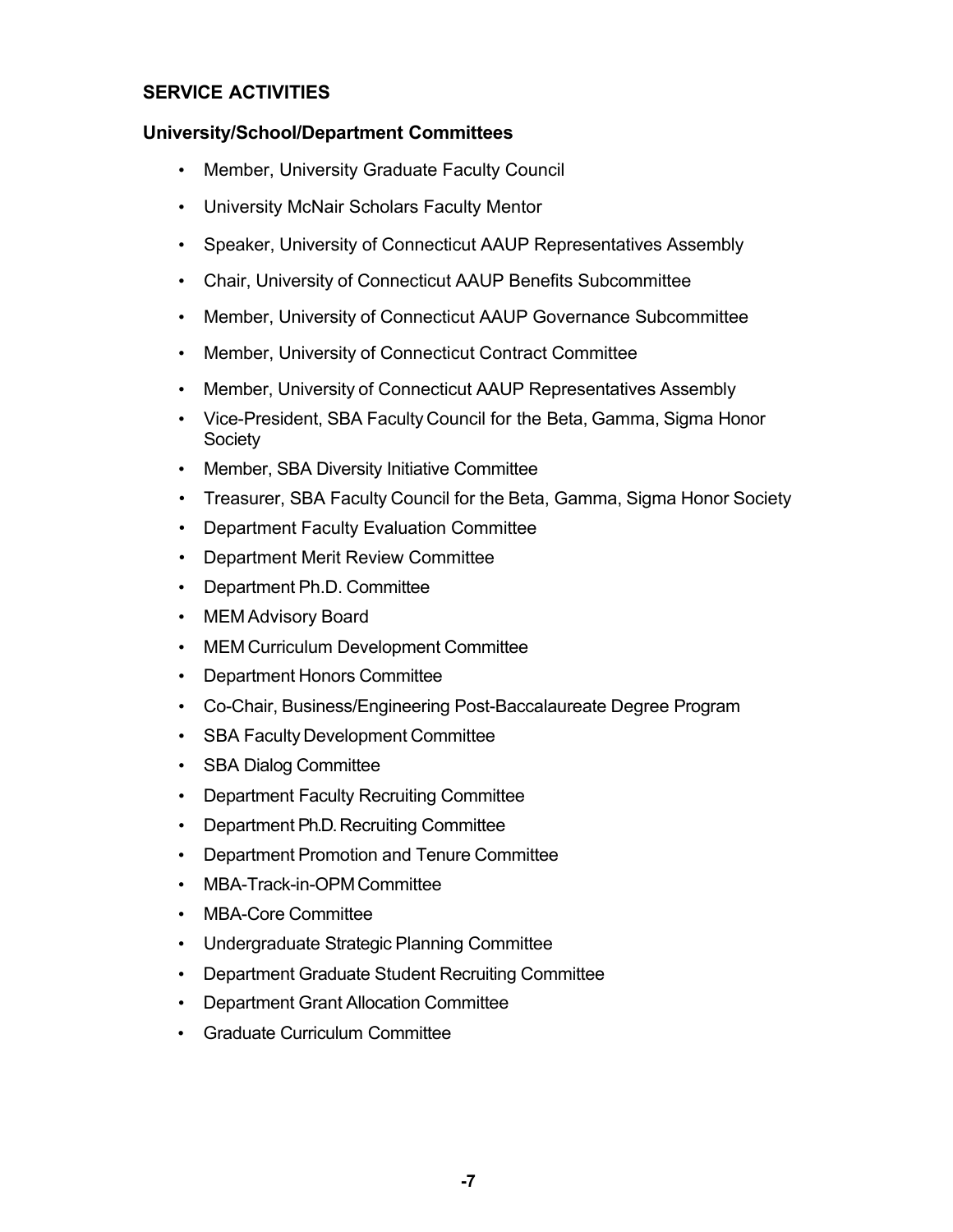## **Professional Societies**

- Plenary Speaker: American Conference on Applied Mathematics, Harvard Business School, Boston, MA, March 2008
- "Feature Speaker:" First Atlantic Operational Research Symposium, Halifax, NS, 1995
- Chair, INFORMS Student Affairs Committee, 1995-1997
- Chair, ORSA Student Affairs Committee, 1994-1995
- Chair, Local Arrangements, INFORMS 1993 Annual Meeting, Phoenix, Arizona
- Member, ORSA Nicholson Prize Committee, 1993-1997
- Member, ORSA Student Affairs Committee, 1993-1994
- Ad Hoc Session Chair, ORSA/TIMS, TIMS, DSI, *INFORMS*, IFORS, OMA

## **Editorial Services**

- Guest Editor, *International Journal of Mathematics in Operational Research:* Special Issue on *Recent Developments in Solving Large-Scale Linear Programming Problems*.
- Associate Editor: *Journal of Industrial Engineering*
- Guest Associate Editor, *Annals of Operations Research:* Special Issue on the *Interface of OR and IS*.
- Editorial Board Member, *Logistics.*
- Editorial Board Member, *International Journal of Mathematics and Statistics.*
- Editorial Board Member, *The Scientific World Journal*.
- Editorial Board Member, *International Journal of Quality Science*.
- Member, *NSF Review Panel for Design, Manufacture, and Industrial Innovation*.
- *Ad Hoc* Reviewer for:
	- *Annals of Operations Research*
	- *Applied Mathematical Modelling*
	- *Computers and Industrial Engineering*
	- *Computers and Operations Research*
	- *DEA Journal*
	- *Decision Sciences Journal*
	- *Discrete Optimization*
	- *Engineering Applications of Artificial Intelligence*